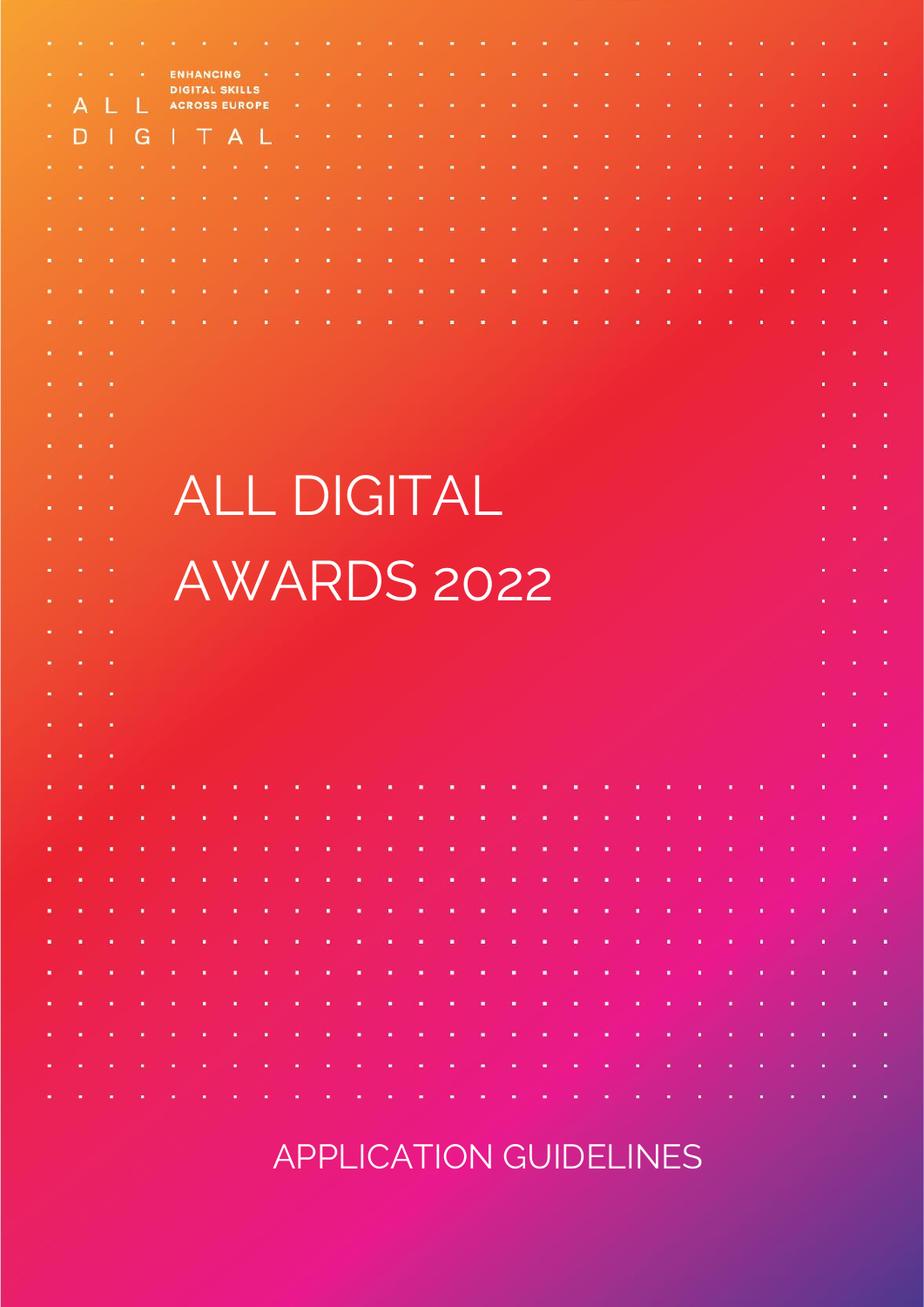| the contract of the contract of the contract of the contract of the contract of the contract of the contract of |  |  |                       |  |  |  |  |  |  |  |  |  |  |  |
|-----------------------------------------------------------------------------------------------------------------|--|--|-----------------------|--|--|--|--|--|--|--|--|--|--|--|
| The contract the ENHANGING of the contract of the contract of the contract of the contract of the contract of   |  |  |                       |  |  |  |  |  |  |  |  |  |  |  |
|                                                                                                                 |  |  | <b>DIGITAL SKILLS</b> |  |  |  |  |  |  |  |  |  |  |  |
|                                                                                                                 |  |  |                       |  |  |  |  |  |  |  |  |  |  |  |
|                                                                                                                 |  |  |                       |  |  |  |  |  |  |  |  |  |  |  |

# **ALL DIGITAL AWARDS 2022**

The **ALL DIGITAL Awards** celebrate the individuals and organisations across Europe that enable citizens to transform and enrich their lives through the benefits and opportunities created by digital technologies.

Thousands of individuals and hundreds of organisations around Europe work daily with communities to empower citizens through technology and the Internet: from teaching digital and media literacy and online safety to helping people carry out government, financial or commercial transactions and to training in coding, robotics and cybersecurity. These individuals and organisations often support entrepreneurship and employability in an ever-changing digital environment and labour market and unite different stakeholders in campaigns and projects that aim to ensure digital inclusion and enable digital social innovation. The **ALL DIGITAL Awards** recognise and celebrate their innovation, dedication and the inspiring role they play to many people.

## What we celebrate

In 2022, **ALL DIGITAL Awards** will recognise individuals and organisations in three categories:

- Best e-facilitator
- Best digital changemaker
- Best digital resource

See the full description and assessment criteria below.

### Awards

The Awards ceremony is planned to be held in Prague, Czech Republic, on **29 September 2022**. The winners will receive trophies and will have the opportunity to present their initiatives to an audience of more than 100 participants.

## Win a trip to Prague!

The finalists in each category will be invited to attend the [ALL DIGITAL Summit](https://summit.all-digital.org/) 2022 in Prague, Czech Republic, on **28-30 September 2022**.

**Award winners (one in each category)** will have their **accommodation** (1 person for 2 nights) and **travel** expenses (up to 300 EU) covered by ALL DIGITAL.

- **ALL** . . .
- · D I G I T A L ·
- · AWARDS 2022 ·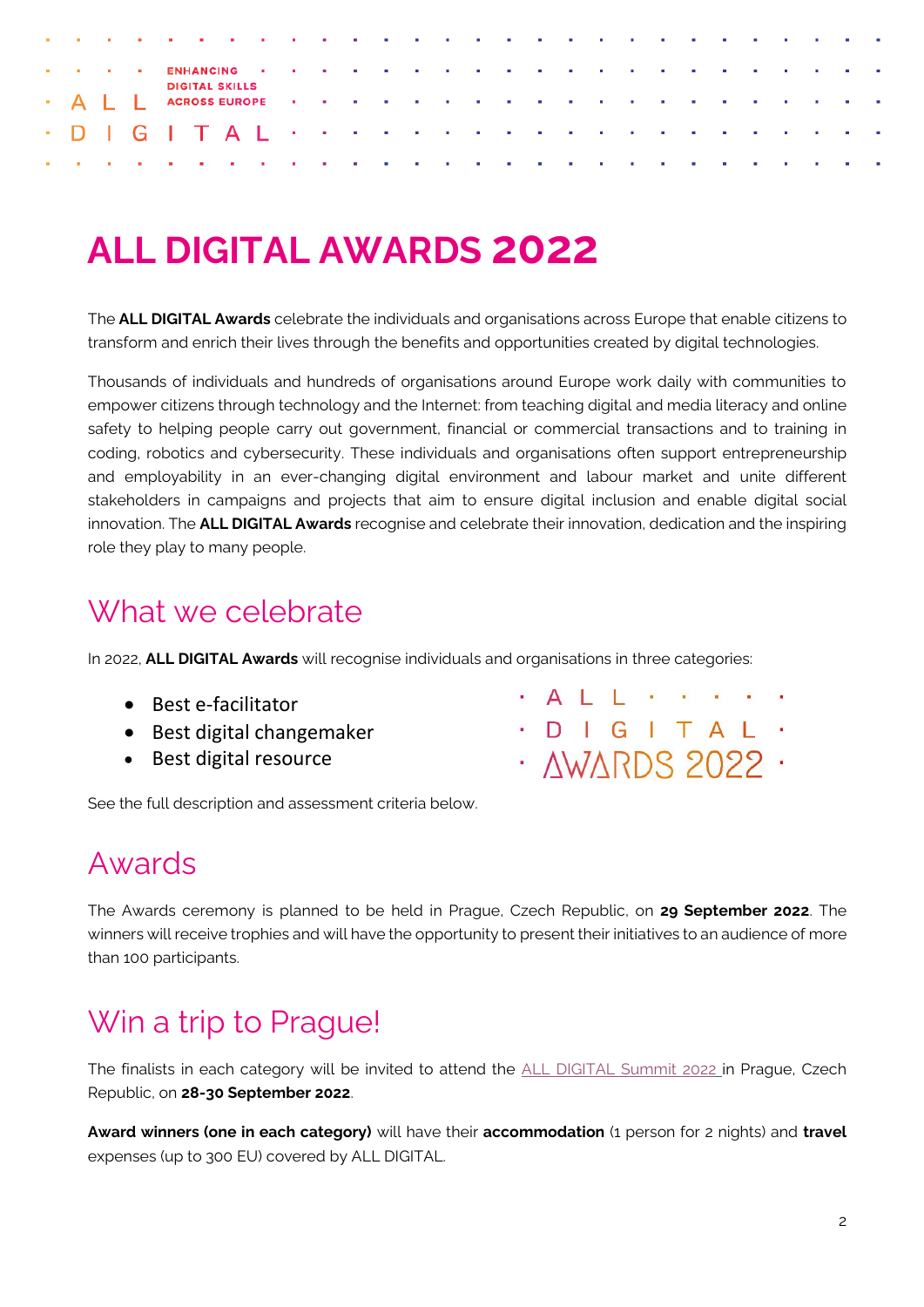| a construction of the construction of the construction of the construction of the construction of the construction                                                                                                            |  |                       |  |  |  |  |  |  |  |  |  |  |  |
|-------------------------------------------------------------------------------------------------------------------------------------------------------------------------------------------------------------------------------|--|-----------------------|--|--|--|--|--|--|--|--|--|--|--|
| The contract the ENHANCING of the contract of the contract of the contract of the contract of the contract of the contract of the contract of the contract of the contract of the contract of the contract of the contract of |  |                       |  |  |  |  |  |  |  |  |  |  |  |
|                                                                                                                                                                                                                               |  | <b>DIGITAL SKILLS</b> |  |  |  |  |  |  |  |  |  |  |  |
|                                                                                                                                                                                                                               |  |                       |  |  |  |  |  |  |  |  |  |  |  |
| a construction of the construction of the construction of the construction of the construction of the construction                                                                                                            |  |                       |  |  |  |  |  |  |  |  |  |  |  |

## Terms and conditions

Nominations are accepted from organisations and individuals who work in wider Europe (not limited to EU27) in the field of enhancing digital skills.

Nominations must be completed in English and submitted through online forms, indicated in each category description.

### **Deadline for applications: 29 July 2022**

The jury will assess the nominations against a set of criteria and choose the finalists and winners in each category.

## **Timeline**



- Submission deadline: 29 July 2022
- Evaluation: August 2022
- Announcement of finalists: by 30 August 2022
- Awards Ceremony and announcement of winners: 29 September 2022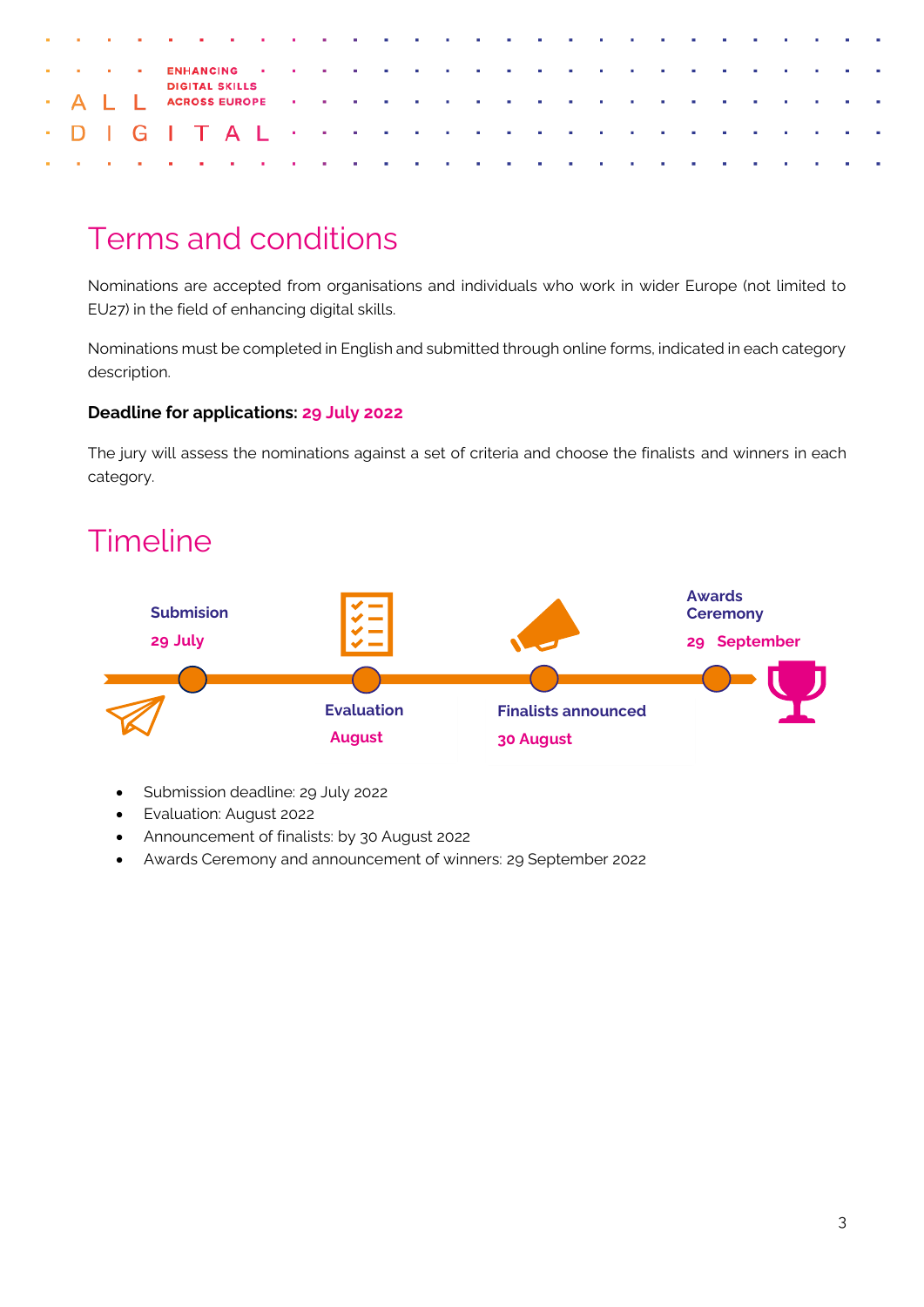|  |  | a constitution of the constitution of the constitution of the constitution of the constitution of the constitution |  |  |  |  |  |  |  |  |  |  |  |
|--|--|--------------------------------------------------------------------------------------------------------------------|--|--|--|--|--|--|--|--|--|--|--|
|  |  | The first tell ENHANGING in the first of the first tell of the first tell the first tell of the first tell of      |  |  |  |  |  |  |  |  |  |  |  |
|  |  | <b>DIGITAL SKILLS</b>                                                                                              |  |  |  |  |  |  |  |  |  |  |  |
|  |  |                                                                                                                    |  |  |  |  |  |  |  |  |  |  |  |
|  |  |                                                                                                                    |  |  |  |  |  |  |  |  |  |  |  |

# **Award Categories**

## Best e-facilitator

**Category:** Individual

**Nomination:** by an individual or an organisation

**Description:** The "e-facilitator" term embraces the range of people facilitating the digital training/empowering process in digital competence centres, including trainers, tutors, moderators, assistants, etc. - each centre may have a different name for this role. E-facilitators can be employed or be volunteers, but they work directly with users teaching and supporting them. Digital competence centres would have no success without their hardworking e-facilitators, who are in the first line of digital inclusion by eradicating fear of using new technologies, thus bringing technology into people's lives. They bring people online, take the fear of technology away, and teach them the right behaviour, opening new perspectives, enabling better jobs, and enhancing their communities.

### **[Application form](https://tceurope.wufoo.com/forms/all-digital-awards-2020-best-efacilitator/)**

#### **Selection:** jury

#### **Assessment criteria**:

- Quantitative results: Number of years worked, people trained/supported in relation to the scope of the centre, courses taught/developed if applicable.
- Professionalism and dedication: Demonstrated expertise on delivering digital education and on empowering people to use new technologies; unique approaches to teaching.
- Social impact: Outcomes of work, how the trainees' lives have changed, results of the training, such as jobs found, stayed in workforce, new businesses established, new processes introduced, etc.

### Best digital changemaker

### **Category:** Individual

**Nomination:** by an individual or an organisation

**Description:** Changemaker is a term coined by the social entrepreneurship organization Ashoka, meaning one who desires change in the world and, by gathering knowledge and resources, makes that change happen*.* Changemakers seek the only change that really matters – social change, striving to reach as many people as possible. Digital changemakers are committed individuals who aim to transform society with the help of digital tools and technologies. They lead the refocusing and adjustment of existing ICT for learning and inclusion initiatives towards a more effective support of citizens. Examples: leaders of digital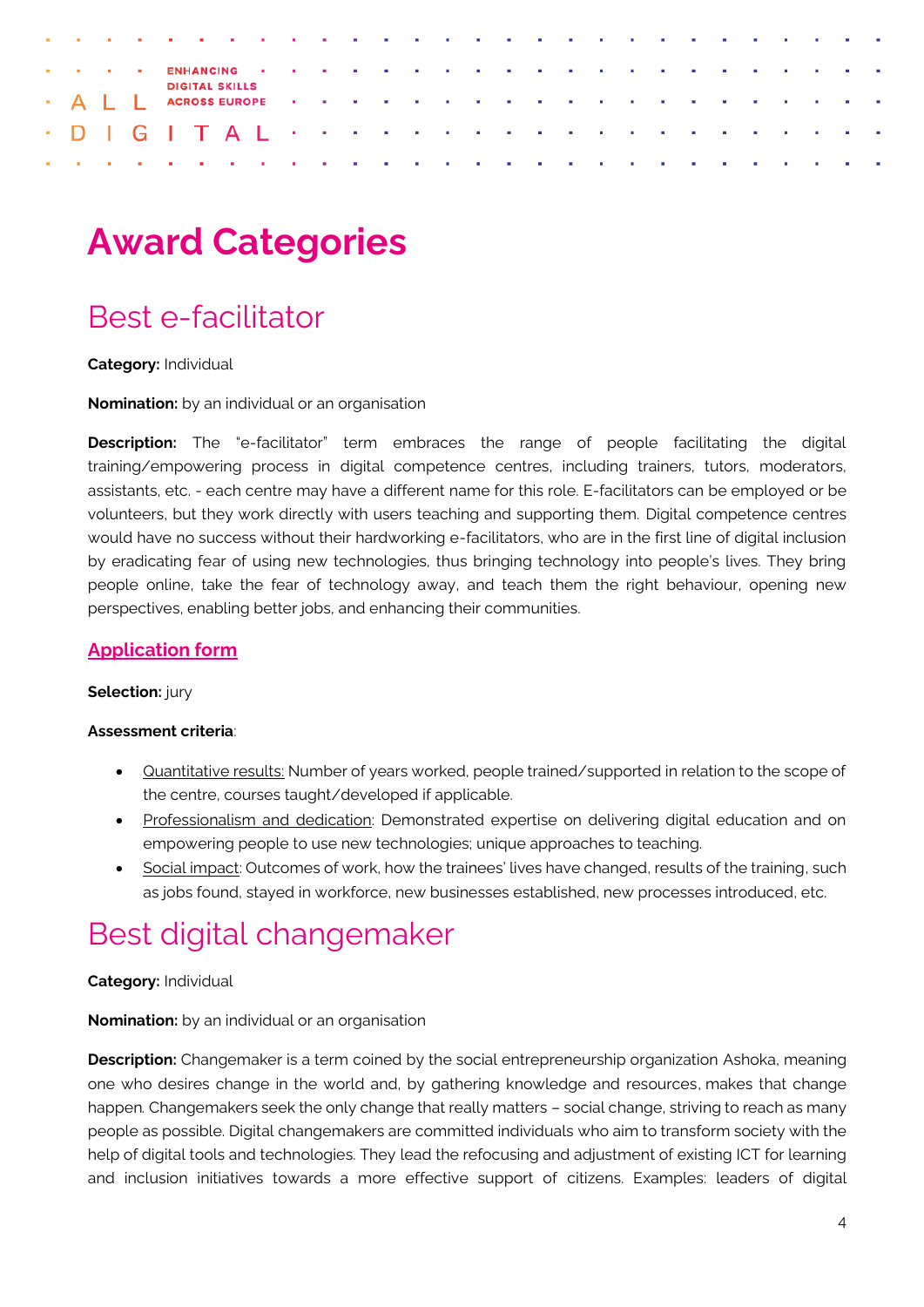|  |  | a constitution of the constitution of the constitution of the constitution of the constitution of the constitution of                                                                                                         |                       |  |  |  |  |  |  |  |  |  |  |  |
|--|--|-------------------------------------------------------------------------------------------------------------------------------------------------------------------------------------------------------------------------------|-----------------------|--|--|--|--|--|--|--|--|--|--|--|
|  |  | The contract the ENHANCING of the contract of the contract of the contract of the contract of the contract of the contract of the contract of the contract of the contract of the contract of the contract of the contract of |                       |  |  |  |  |  |  |  |  |  |  |  |
|  |  |                                                                                                                                                                                                                               | <b>DIGITAL SKILLS</b> |  |  |  |  |  |  |  |  |  |  |  |
|  |  |                                                                                                                                                                                                                               |                       |  |  |  |  |  |  |  |  |  |  |  |
|  |  | and a company of the company of the company of the company of the company of the company of the company of the                                                                                                                |                       |  |  |  |  |  |  |  |  |  |  |  |

competence centres and networks, ICT educators, job and entrepreneurship mentors, digital entrepreneurs and founders of ICT companies, community leaders, policy makers.

### **[Application form](https://tceurope.wufoo.com/forms/all-digital-awards-2020-best-digital-changemaker/)**

### **Selection:** jury

### **Assessment criteria:**

- Achievements: Contribution to community development, support of digital skills enhancement, employability and entrepreneurship.
- Social change and impact: Improving digital skills / reducing digital gap at national / regional level.
- Leadership: Interaction/co-operation with partners, resource mobilization.

## Best digital resource

### **Category:** organisational

**Nomination:** by an ALL DIGITAL member organisation

**Description:** A digital resource is an online product for educational benefit, contributing to enhancing digital skills or providing an organisation with a useful tool to use with the customers or by customers directly. It should be free to use and be sustainable beyond its development (or funded) period. The resource can be developed by an ALL DIGITAL member organisation; by a consortium within a project where a member organisation is a partner; or by an external company, if the member organisation uses it routinely within their training programmes. Examples include but are not limited to: a self-assessment tool, an educational game, a serious of instructional videos, an online training course or MOOC.

**Eligibility:** Resources developed within the projects where ALL DIGITAL aisbl is a coordinator are not eligible. Projects where ALL DIGITAL aisbl is a project partner are eligible, but applications should be prepared without the involvement of ALL DIGITAL.

### **[Application form](https://tceurope.wufoo.com/forms/all-digital-awards-2020-best-digital-resource/)**

### **Selection process:** jury

### **Assessment criteria:**

- Innovation: the resource addresses digital skills in a new way; proposes new solutions for enhancing digital skills and employability perspective; is unique in offering opportunities to upgrade skills.
- Impact: the initiative has demonstrated evidence of positive impact on users (on their digital/entrepreneurial skills level; on their employability perspectives).
- Scalability: the resource can be easily adapted to other audiences and/or localised.
- Sustainability: the initiative has ensured some means of funding or a business model in the medium to long term to be able to maintain its operations and outcomes.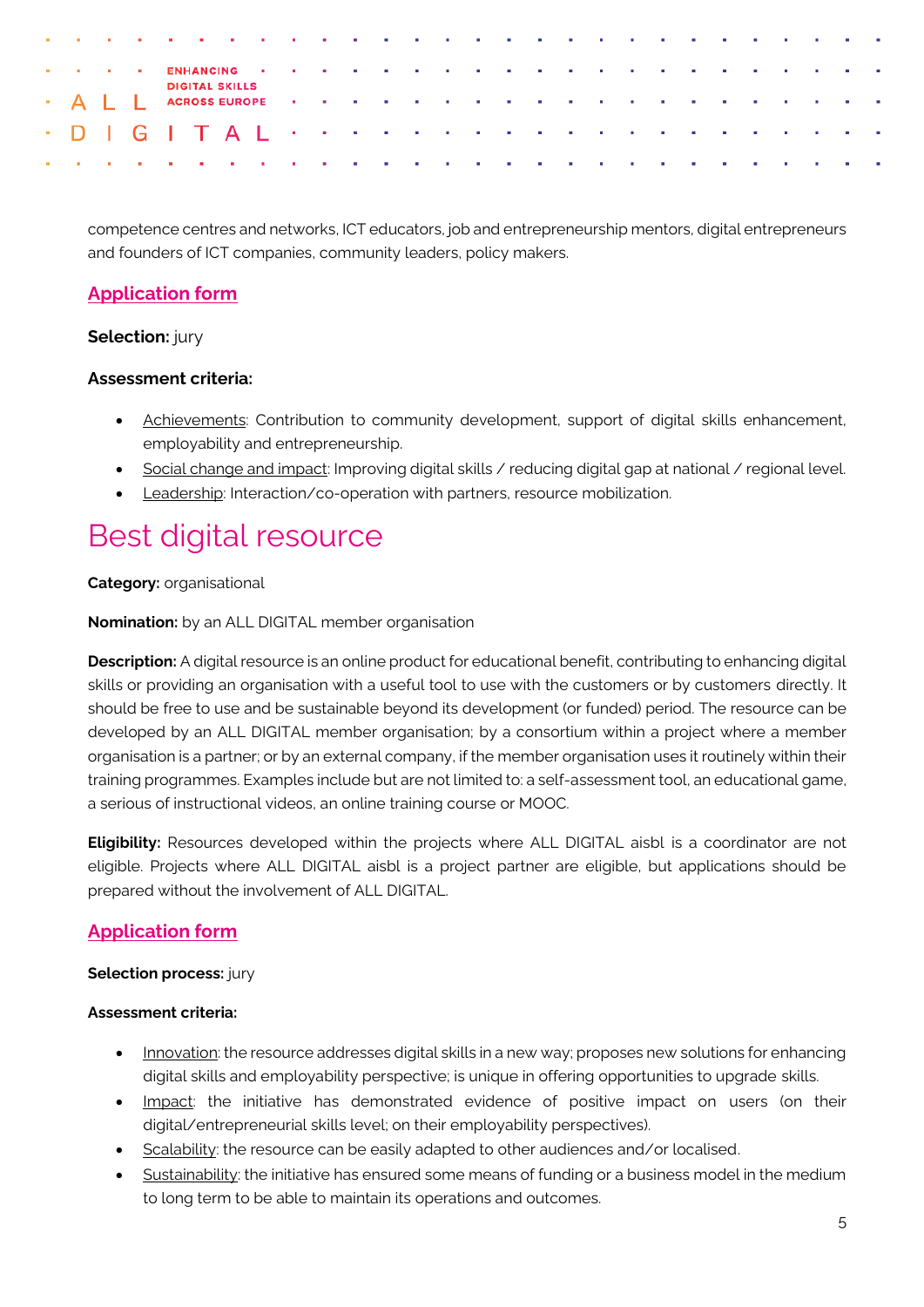| and a company of the company of the company of the company of the company of the company of the company of the |  |  |                       |  |  |  |  |  |  |  |  |  |  |  |
|----------------------------------------------------------------------------------------------------------------|--|--|-----------------------|--|--|--|--|--|--|--|--|--|--|--|
| The contract CENHANGING of the contract of the contract of the contract of the contract of the contract of the |  |  |                       |  |  |  |  |  |  |  |  |  |  |  |
|                                                                                                                |  |  | <b>DIGITAL SKILLS</b> |  |  |  |  |  |  |  |  |  |  |  |
|                                                                                                                |  |  |                       |  |  |  |  |  |  |  |  |  |  |  |
| and a company of the company of the company of the company of the company of the company of the company of the |  |  |                       |  |  |  |  |  |  |  |  |  |  |  |

### **Assessment and scoring mechanism**

The evaluators will assess each award criterion mentioned above, using a rating scale from 0 to 5 points. The list of points is however not to be considered as exhaustive, and evaluators will be free to address any other issue they feel relevant.

Scores are defined as follows:

| Ο | No evidence      | fails to include a minimum amount of evidence to enable the criterion to<br>be evaluated |
|---|------------------|------------------------------------------------------------------------------------------|
|   | Very weak        | addresses the criterion but with significant or many weaknesses                          |
| 2 | Weak             | addresses the criterion but with some weaknesses                                         |
|   | <b>THRESHOLD</b> |                                                                                          |
| 3 | Acceptable       | addresses the criterion satisfactorily                                                   |
|   | Good             | addresses the criterion with some aspects of high quality                                |
|   | Excellent        | addresses the criterion with all aspects of high quality                                 |

The total score for the proposal is the sum of the scores given to the award criteria.

## L.  $\mathbf{B}_{\rm eff}$ ò.  $IGI$ AWARDS 2022 51

**if you have questions, please contact us at [contact@all-digital.org](mailto:contact@all-digital.org) with the subject line 'ALL DIGITAL Awards 2022'**